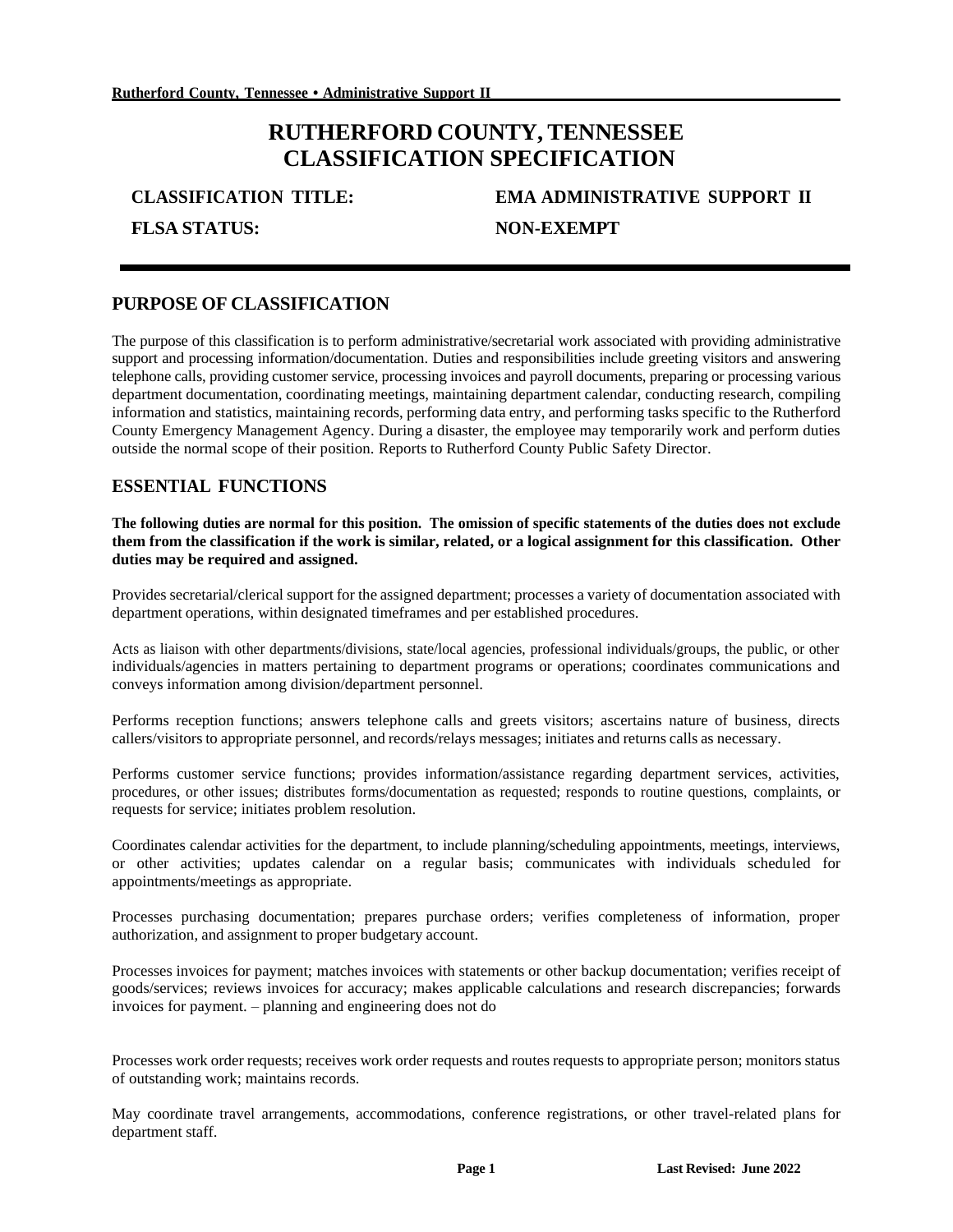#### **Rutherford County, Tennessee • Administrative Support II**

Plans and coordinates arrangements for meetings of various boards, committees, or other groups/individuals; attends meetings as required; records and transcribes meeting minutes; prepares and distributes meeting notices, agendas, minutes, packets or other meeting materials; maintains records; coordinates scheduling and setup of meeting rooms up for various meetings/activities.

Gathers various information, data, reports, and/or files as requested; compiles statistical data relating to department programs or operations and makes applicable calculations; prepares/generates reports for submission to department managers and/or to outside agencies; maintains records.

Monitors inventory of department equipment, forms, or supplies; ensures availability of adequate materials to conduct work activities; initiates requests/orders for new or replacement supplies.

Processes incoming/outgoing mail; sorts, organizes, opens, and/or distributes incoming mail; signs for incoming packages; assembles materials for large mail-outs; prepares outgoing mail for pickup.

Types, drafts, prepares, or completes various forms, reports, correspondence, lists, budget documents, work orders, meeting minutes, legal notices, charts, graphs, or other documents.

Receives various forms, reports, correspondence, invoices, budget documents, timesheets, vacation/leave requests, inventory records, policies, procedures, maps, manuals, directories, reference materials, or other documentation; reviews, completes, processes, forwards or retains as appropriate.

Operates a computer to enter, retrieve, review or modify data; performs data entry functions by keying data into computer; verifies accuracy of entered data and makes corrections; utilizes word processing, spreadsheet, database, accounting, email, or other programs; performs basic maintenance of computer system and office equipment, such as backing up data or replacing paper, ink, or toner; coordinates service/repair activities as needed.

Maintains file system of department files/records; prepares and sets up files; sorts/organizes documents to be filed; files documents in designated order; retrieves/replaces files; shreds/destroys confidential or obsolete documents.

Conducts research functions as needed.

Performs general/clerical tasks, which may include making copies, sending/receiving faxes, filing documentation, or updating department manuals/documentation.

Communicates with Public Safety staff members, county officials, employees, volunteers, other departments, other municipalities, other emergency agencies, public safety agencies, government agencies, community organizations, local businesses, the public, the media, outside agencies, and other individuals as needed to coordinate work activities, review status of work, exchange information, or resolve problems.

Maintains confidentiality of departmental documentation and issues.

Prepares various legal/technical reports in compliance with the state/federal requirements; submits required reports to appropriate agencies within designated timeframes.

Must work hours as scheduled.

Completes work at assigned workstation as determined by supervisor.

#### **ADDITIONAL FUNCTIONS**

Performs basic cleaning/housekeeping tasks associated with maintaining work area.

Performs other related duties as required or assigned.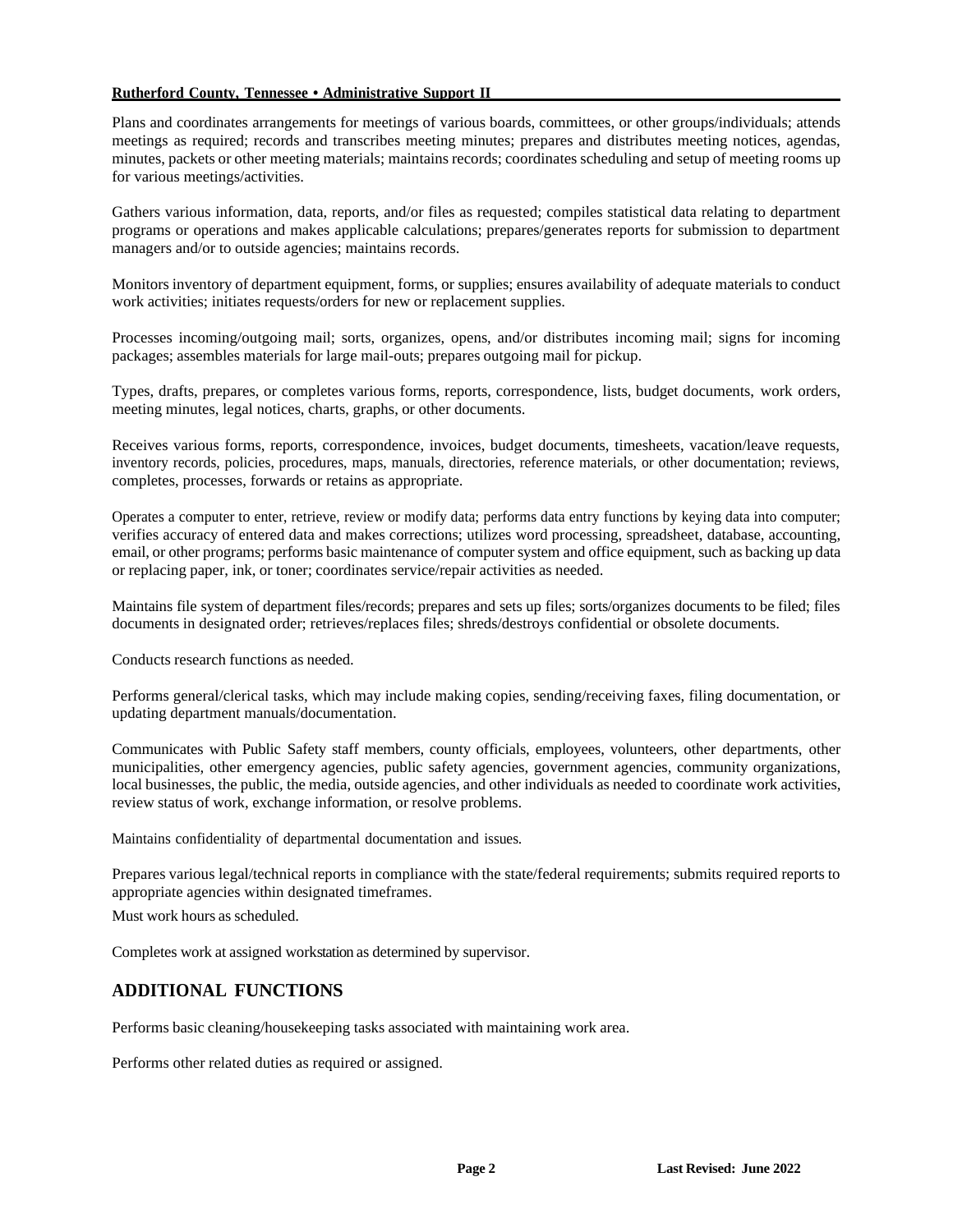# **MINIMUM QUALIFICATIONS**

High school diploma or GED; supplemented by three (3) years previous experience and/or training involving secretarial work, office administration, basic bookkeeping, customer service, record management, personal computer operations, and training/experience in area of assignment; or any equivalent combination of education, training, and experience which provides the requisite knowledge, skills, and abilities for this job. May require possession and maintenance of valid State of Tennessee Notary Public certification. Must possess and maintain valid Tennessee driver's license.

# **PERFORMANCE APTITUDES**

**Data Utilization**: Requires the ability to calculate and/or tabulate data. Includes performing subsequent actions in relation to these computational operations.

**Human Interaction**: Requires the ability to provide guidance, assistance, and/or interpretation to others regarding the application of procedures and standards to specific situations.

**Equipment, Machinery, Tools, and Materials Utilization**: Requires the ability to operate, maneuver and/or control the actions of equipment, machinery, tools, and/or materials used in performing essential functions.

**Verbal Aptitude**: Requires the ability to utilize a wide variety of reference and descriptive data and information.

**Mathematical Aptitude**: Requires the ability to perform addition, subtraction, multiplication, and division; the ability to calculate decimals and percentages; the ability to utilize principles of fractions; and the ability to interpret graphs.

**Functional Reasoning**: Requires the ability to carry out instructions furnished in written, oral, or diagrammatic form. Involves semi-routine standardized work with some latitude for independent judgment concerning choices of action.

**Situational Reasoning**: Requires the ability to exercise judgment, decisiveness and creativity in situations involving evaluation of information against measurable or verifiable criteria.

## **ADA COMPLIANCE/PHYSICAL DEMANDS ANALYSIS**

**Physical Ability**: Tasks require the ability to exert light physical effort in sedentary to light work, but which may involve some lifting, carrying, pushing and/or pulling of objects and materials of light weight (5-10 pounds). Tasks may involve extended periods of time at a keyboard or workstation.

**Sensory Requirements**: Some tasks require the ability to perceive and discriminate visual cues or signals. Some tasks require the ability to communicate orally.

**Environmental Factors**: Essential functions are regularly performed without exposure to adverse environmental conditions.

#### **PHYSICAL DEMANDS ANALYSIS**

#### **1. STANDING AND WALKING**

**Tasks:** Interoffice between offices **Surface:** Carpet, tile, concrete, asphalt **Estimated Total Hours:** 1-2 **Maximum Continuous Time:** 12-20 minutes

**2. SITTING Estimated Total Hours:** 6.5 **Maximum Continuous Time:** 1.5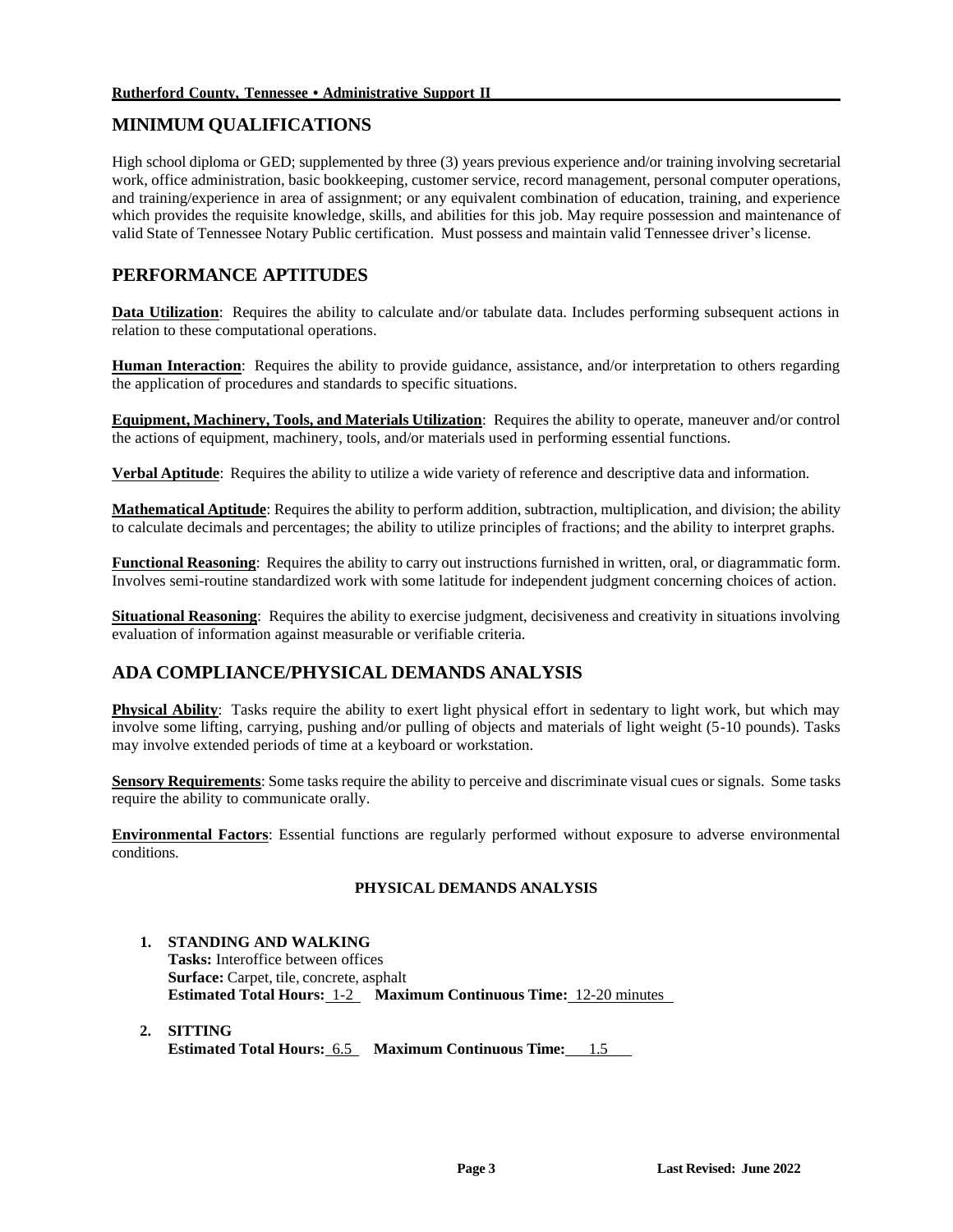#### **3. LIFTING/CARRYING Objects:**

| Weight       | <b>Hourly</b> | Daily | Weekly | <b>Monthly</b> | <b>Never</b> |
|--------------|---------------|-------|--------|----------------|--------------|
| $<$ 10 lbs.  |               |       |        |                |              |
| $11-25$ lbs. |               |       |        |                |              |
| 26-50 lbs.   |               |       |        |                | л            |
| 51-75 lbs.   |               |       |        |                |              |
| 76-100 lbs.  |               |       |        |                |              |
| $>100$ lbs.  |               |       |        |                |              |

#### **4. PUSHING/PULLING**

**Objects: hand cart, file cart, vacuum cleaner Height of hands above floor during push: 3' (waist high) Frequency:**

#### **5. CLIMBING**

**Tasks: steps Device: Height: 3 flights Frequency: 2x per day**

**6. BENDING/SQUATTING/KNEELING Tasks:** Filing **Frequency:** Daily

#### **7. REACHING**

**Tasks:** Answering phone, filing, computer use **Hands Used:** RIGHT LEFT **BOTH X**

| <b>Distance</b> | <b>Direction</b> | <b>Frequency</b> | <b>Duration</b> | Avg. Weight |
|-----------------|------------------|------------------|-----------------|-------------|
| $0 - 20$ "      |                  | Dailv            |                 | $5$ lbs.    |
| $21 - 36$       |                  |                  |                 |             |

#### **8. WORK CONDITIONS**

| <b>Exposure to</b>                   | Yes | No |
|--------------------------------------|-----|----|
| <b>Hot Temperatures</b>              | X   |    |
| <b>Cold Temperatures</b>             | X   |    |
| <b>Sudden Changes in Temperature</b> | X   |    |
| <b>Noise</b>                         | X   |    |
| <b>Fumes</b>                         | X   |    |
| <b>Cramped Quarters</b>              |     | X  |
| <b>Cold Surfaces</b>                 |     | X  |
| <b>Hot Surfaces</b>                  |     | X  |
| <b>Sharp Edges</b>                   |     | X  |
| <b>Vibration</b>                     |     | X  |
| <b>Fluorescent Lighting</b>          | X   |    |
| <b>Computer Monitor Screen Glare</b> | X   |    |

| <b>Inside Building</b> | 98<br>$\%$ of time |
|------------------------|--------------------|
| <b>Outside</b>         | $%$ of time        |